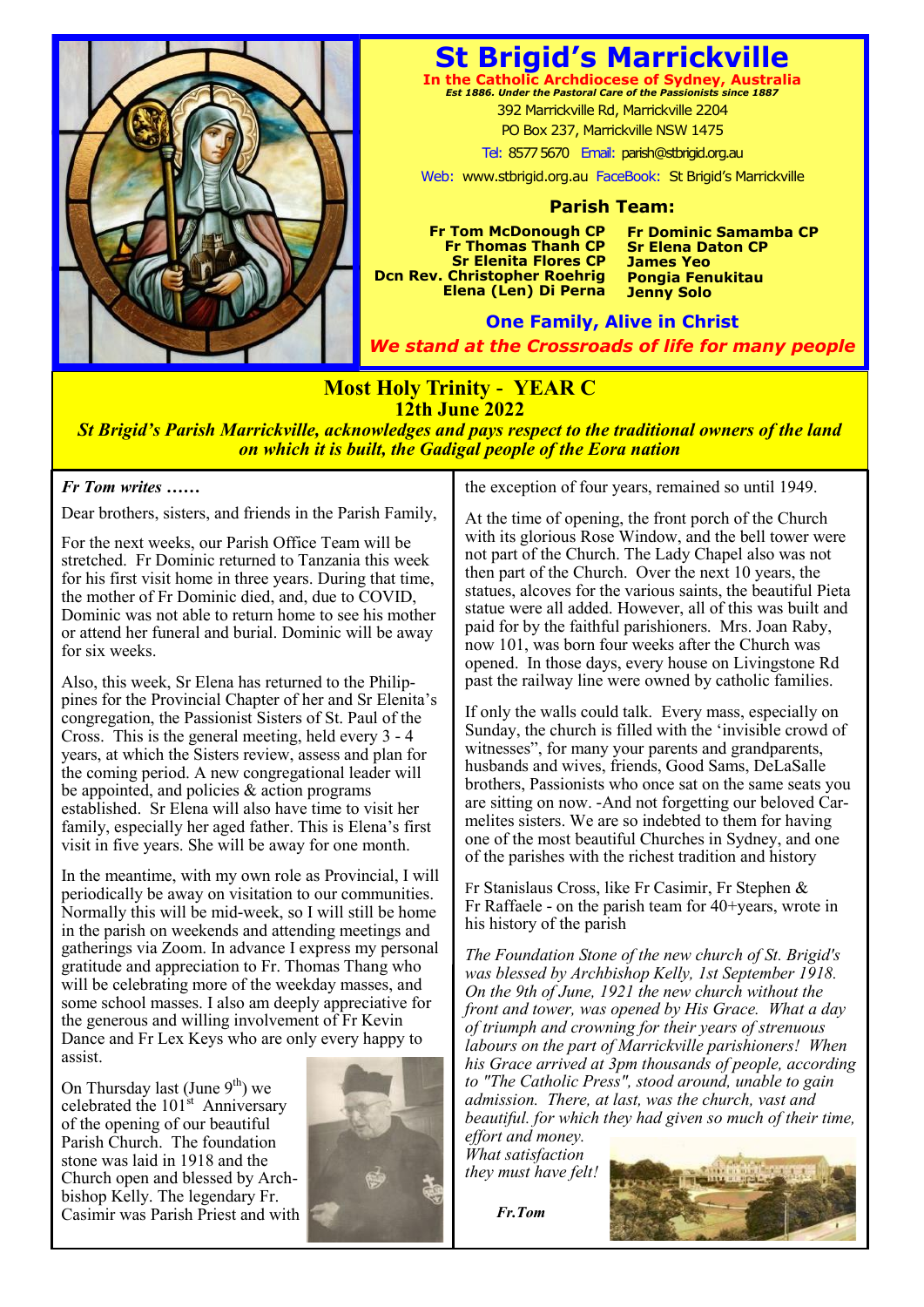### **First Communion Candidates**

19th June 2022 at  $10.30$  am Mass

*Please pray for our candidates preparing to come to the Lord's table for the first time.*



Celina Elias Adriana Francisco Saoirse Brown Travis Jacob Bernardo Zachary Geagea Sienna Abreu Matilda Costa Martins Clara Nguyen Sebastian Lopes Ruby Torres Sophia Grace Nolan Jarvis Sterndale-Smith James Vi Sophie Dowd Bhin Michael Baldwin Bae Jee Baldwin Georgia Ghossein Khanh Hoang Quinn Quan Minh Hoang Alice Nguyen Grace Ann Ly Ava Staveris Bettina Cuiuli Jake Oliveira Fabian Lewis Azariah Lewis Scarlet De Freitas Maria Dos Santos Joshua Karamoschos Jake Jabbour Josephine Carmen Zarb Belle Ribeiro Melania De Carvalho Layla Rae Dickson

Lam Phan

Amanee Hoang



### **Walk with Christ**

Your are invited to celebrate our Faith by Walking with Christ….the first public Catholic celebration through the heart of Sydney since 2019



Hai Phong Nguyen

**Sunday 19th June 2022** Entertainment in Martin Place from 1.30pm Procession begins at 2.30pm sharp Cnr Martin Place & Pitt St

www.sydneycatholic.org/walkwithchrist

# **Altar Training Day**

*St Brigid's Parish needs your help.*

"Offer Jesus your hands, your thoughts and your time, and he will not fail to reward you, granting you true joy." Pope Francis 2021.



There will be a very special Altar Training Session for those wishing to become an Altar Server as well as those experienced servers who would like to increase their knowledge and skills, to act as role models for our newer servers.

If you have not yet made your First Holy Communion, you are still welcome to attend the training session and you will be able to serve once you have received the Blessed Sacrament. Those Young Beacons who might be a little bit too young for altar training are still very welcome to join us for all or part of the event!

All families are very welcome to join!

You are welcome to join for all or some of the events on Saturday.

Date: Saturday 11th June 2022 Altar Training: 2:00 - 5:00 pm in St. Brigid's Church Mass: 5:00 pm in St. Brigid's Church Dinner and Prayer: 6:00 pm in the Shrublands Hall Please RSVP: christopher@stbrigid.org.au



### **ST VINCENT de PAUL WINTER APPEAL**

We are having our Winter Appeal 22, this weekend the 11/12th June. Envelopes will be available in the Church.

As always, we ask for your generosity at this time, it has been a tough few years for our clients and we continue to provide them the care and support they ask for.

Thank you for your support.

### **Mass Texts: Most Holy Trinity**

**First Reading: Prov 8:22-31**  Wisdom was born before the earth was made.

**Response:**  O Lord, our God, how wonderful your name in all the earth! **Second Reading: Rom 5:1-5**

To God through Christ in the love which is poured out through the Spirit.

**Gospel Acclamation:**  Alleluia, Alleluia! Glory to the Father, the Son, and the Holy Spirit: to God who is, who was, and who is to come. Alleluia!

**Gospel: Jn 16:12-15** Whatever the Father has is mine. The Spirit will receive what I give and tell you about it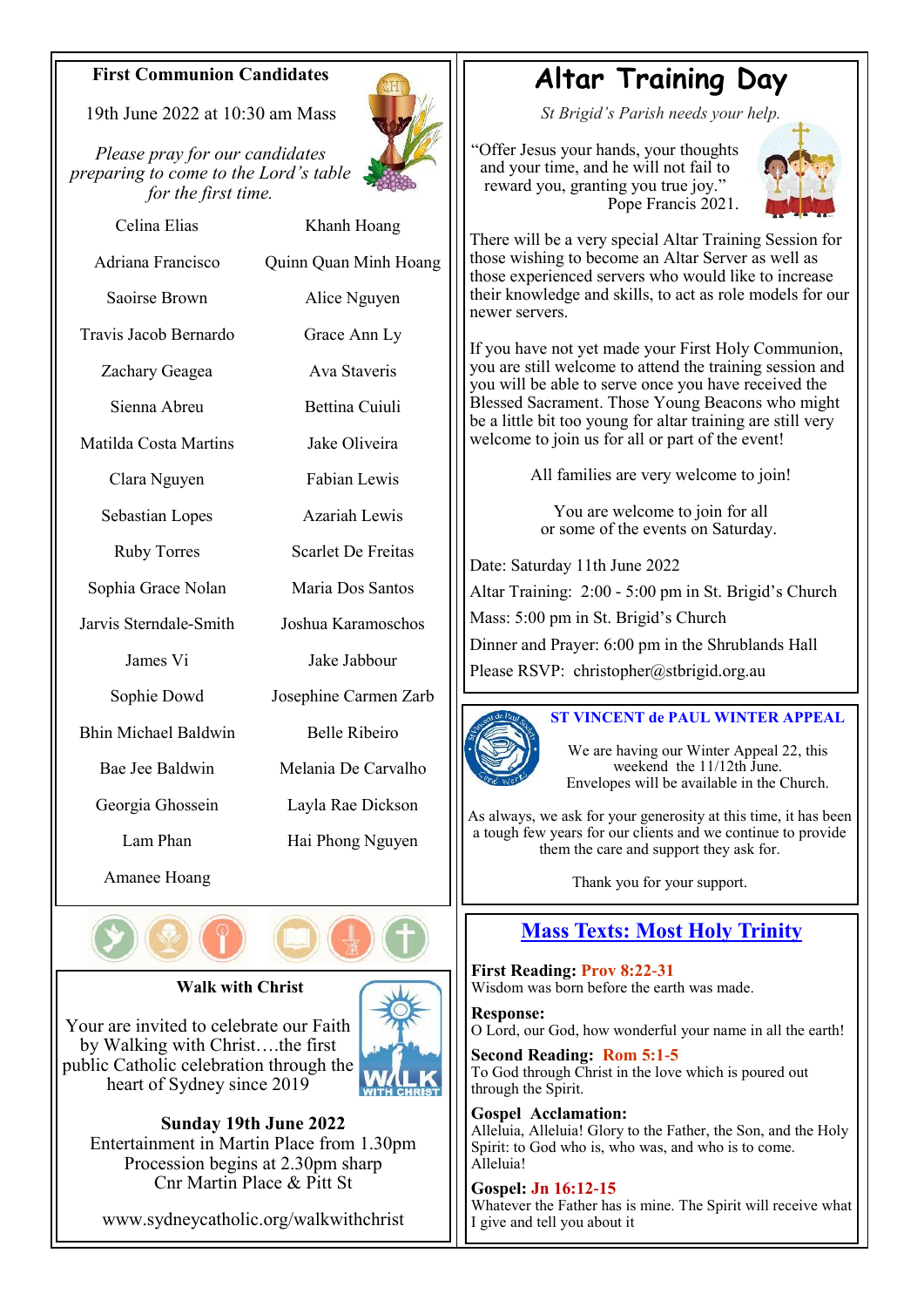### **Casimir Catholic College Marrickville**

ENROLLING NOW for Year 7 - 2024 and 2025 and Year 11 - 2023

I

*College offers a vast variety of courses and pathways.*

200 Livingstone Road, Marrickville 9558 2888 https://casimirmarrickville.syd.catholic.edu.au/

**Deep Calls to Deep** *A deep dive into the contemplative practice of centering prayer!*

Online Retreat - 20 - 26 June 2022

If you have a desire to go deeper in your prayer and relationship with God, this retreat may be of help. It explores the foundation, method and practice of this simple, yet profound and transformative way of prayer. The invitation to practice, the offering of practical tips help to navigate the seas of spiritual practice, and ultimately enable a wholehearted response when "Deep calls to deep."

Sr Magdalen will be your guide for this retreat Retreat Program Fee: \$175 Pensioners and those experiencing financial difficulties please contact Jamberoo Abbey Retreats on 4236 0628

Register on line at Jamberooabbey.org.au/retreats/online-retreats



*Please feel free to take home a copy of the Australian Catholic Winter Edition magazine Available at the back of the* 

### **Safeguarding Office:**

Child sexual abuse is a crime. The appropriate people to deal with crimes are the police. If you, or anyone you know– have been abused, please contact the police. Alternatively, you can contact the Safeguarding and Ministerial Integrity Office on safeguardingenquiries@sydneycatholic.org or 9390 5810. You may also to speak to your Parish Priest who will be able to provide support and guidance. The Archdiocese has a legal obligation to report crimes to the police.

### **The Catholic Weekly - only \$2.00 at the Church doors**

PULPIT POINTS 12 June 2022

- Heat or Eat. Unbelievable choices. Power bills or food?
- Crushing the Church. The ACT plan to remove religious freedom.
- Off to Rome. Abdallahs to address the world's families.
- Plenary 2022: How we got there and the issues at stake.
- Book review: A love you can trust
- Caroline Jones: A journalist of life

### *Pilgrimages to Cambodia &Vietnam 2022/2023*

Following our wonderful and successful pilgrimages to Vietnam in 2011, 2014, and 2016, and Cambodia in 2016, we will be offering two pilgrimages in the New Year.

We will be working in **Cambodia** from December 28th 2022, until January 5th, 2023. With our partners, Volunteer Building Cambodia

(https://www.volunteerbuildingcambodia.org/), we will build two houses for poorer families in rural Siem Reap. Our work will further help the VBC Community School, which provides education for disadvantaged rural students.

We will also be in **Vietnam** from January 8th to 19th, 2023. We will be working with disabled orphans, children born HIV+, and other disadvantaged children and families.

The cost for each of these pilgrimages is \$1500 per person, twin share. This will include accommodation and costs of working with our partners (houses, donations etc.). Any money left over will be made as donations to our partners

### **Expressions of interest close on June 15th, 2022**

You will be responsible for travel, visas etc

For further details, don't hesitate to get in touch with Fr Peter Gardiner CP at cppilg2023@gmail.com

Follow us on Facebook at https://**www.facebook.com/ VietnamPilg23/ and https://www.facebook.com/ CambPilg23/** 

### **Please pray for:**

**Recently Deceased:** Tam Thi Do, Thi Nguyen, Kathlyn Honer, Lucia Loumakis, Catherine Gascoigne



**Death Anniversaries:** Mauricio Quintal, Nayef Akkary, David Menezes, Gladys Bunch, Massad Massad, Bernard Mahony, Filomena Di Sisto, Penny Hutton, Marie Griffin, William Bamford, Jack Henry Blackall, Silvia Toffolo, Dominico Ton That Chau, Philomena Linsley, Benjamin Cunha Duarte, Gracinda Lopez, Noel Desmond Fay, Sr Marcia Roebuck RSJ, Jose Manuel Caetano

**Carrying Severe Illness:** Mely Siasat; Renato Di Perna; George Turchi; Josephine (Deacon Christopher's mother); Falakiko Sevelo Kama; Joseph Chaina; Elizabeth Pizzuto; John Thomas; James Misingongo; Fr Rob Egar; Mary Angela Thomas; Kevin Boyce, Edna Pace